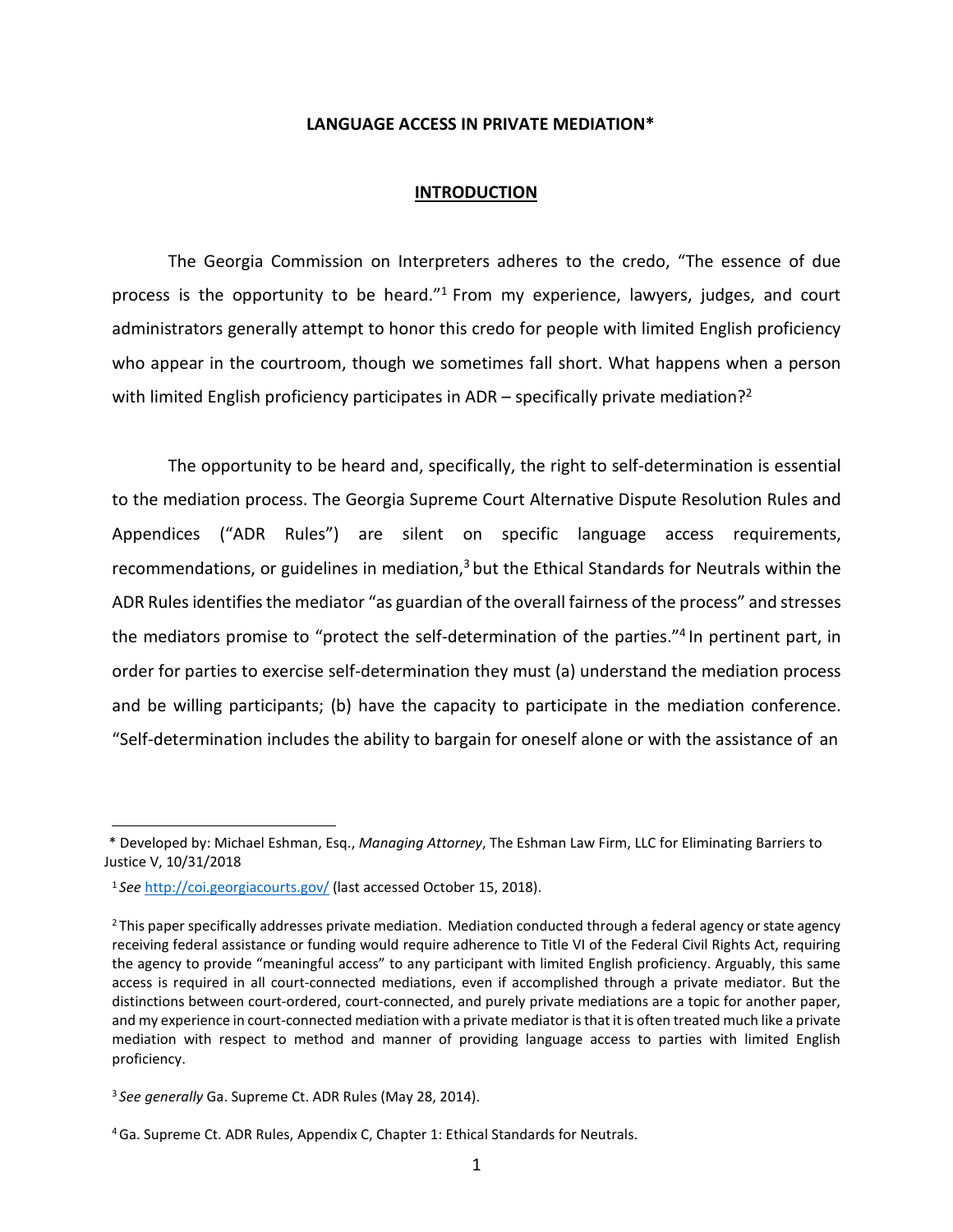attorney;" and (c) have sufficient information to craft the agreement and to understand the agreement. 5

# **THREE OBESRVATIONS/THOUGHTS/RECOMMENDATIONS**

From my experience as a bilingual attorney representing clients with limited English proficiency in private mediation and as a registered mediator with the Georgia Office of Dispute Resolution, here are 3 of my own observations/thoughts/recommendations on adhering to these ethical standards and affording participants with limited English proficiency a true opportunity to exercise self-determination, and to be heard, in private mediation:

# **(1) Use an interpreter (neutral and in-person, if possible);**

From my experience, parties and neutrals are relying on family members (often times children), attorneys, and/or law firm staff members to serve as sole or primary interpreters in private mediation, reasoning that part of self-determination is allowing the participant to choose their own interpreter. It's unclear how often these informal interpreters are actually chosen by the party for mediation, and what, if any, information is presented to the participant in choosing an informal, non-neutral interpreter. In my experience, these individuals may be helpful as a backstop to ensure nothing is being lost between the party, interpreter, and mediator (a role sometimes referred to as a "support interpreter" to the proceedings interpeter), but these individuals may inadvertently insert their own bias into the process and/or may not be sophisticated/well-versed in the terms used by the mediator in the other language (even if fluent). If a family member, attorney, or law firm staff member is used, the mediator should be particularly attuned to any hindrance to full participation by the party with limited English proficiency and be willing to end the mediation, if necessary.

 $5$  *Id*.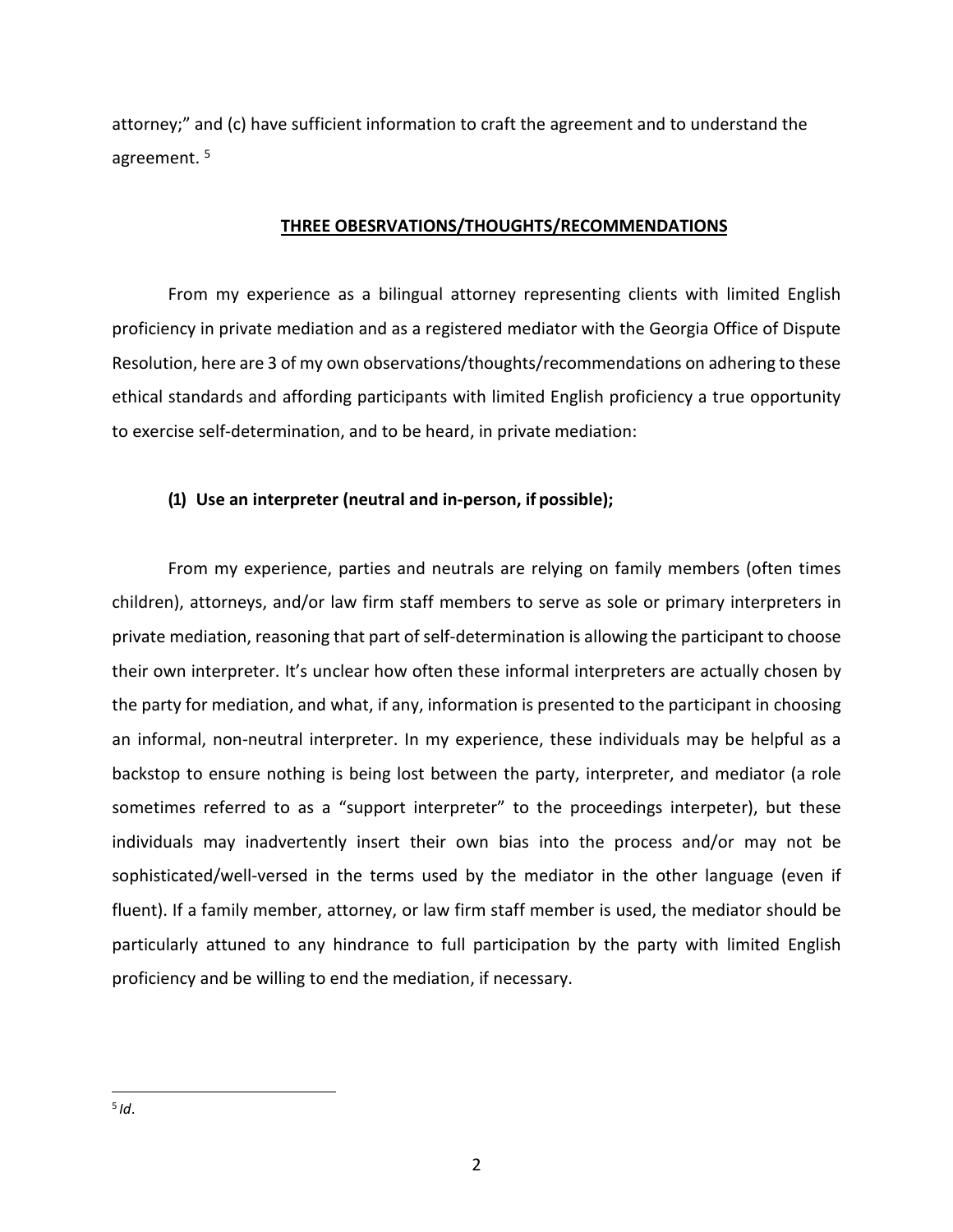In-person interpretation is just always better. I have been in situations where telephone interpreters are used and generally find that much of what is being communicated gets lost. I have also heard of situations (investigations, not mediations) where google translate or an equivalent app was being used to interpret. These are nice tools to have, but they should not be relied upon as part of the mediation process without some other safeguard to ensure that the party understands the process, is a willing participant in the process, and has sufficient information to bargain and understand any agreement.

### **(2) Be mindful of obstacles to understanding even when using an interpreter;**

Using an interpreter is not a guarantee of understanding or effective communication. There are linguistic, cultural, educational, socio-economic, etc. obstacles to understanding (e.g., an interpreter from Chile will speak Spanish differently than a party from Ecuador, and the differences are not always minor). When using even a certified interpreter, I routinely catch misunderstandings or errant interpretations. It is ideal to have a back-up/support interpreter to the proceedings interpreter to help catch any issues. But this is not always practical. The mediators and attorneys(if attorneys are involved) need to be particularly attune to any apparent lack of understanding between the mediator and party and repeat or reiterate if it appears necessary to make certain the party actually understands the process and has the understanding necessary to participate in the process.

### **(3) Beware of losing a limited English proficiency participant in the process;**

When there is an attorney present and/or an interpreter present, it becomes natural for the mediator to focus their conversation towards the attorney and/or interpreter. This is a surefire way for the mediator to lose rapport with the party; the party will likely feel like they are being negotiated around and not like they are actively engaged in the process. Extra care should be paid to make certain that the mediator addresses the limited English proficient party directly.

3